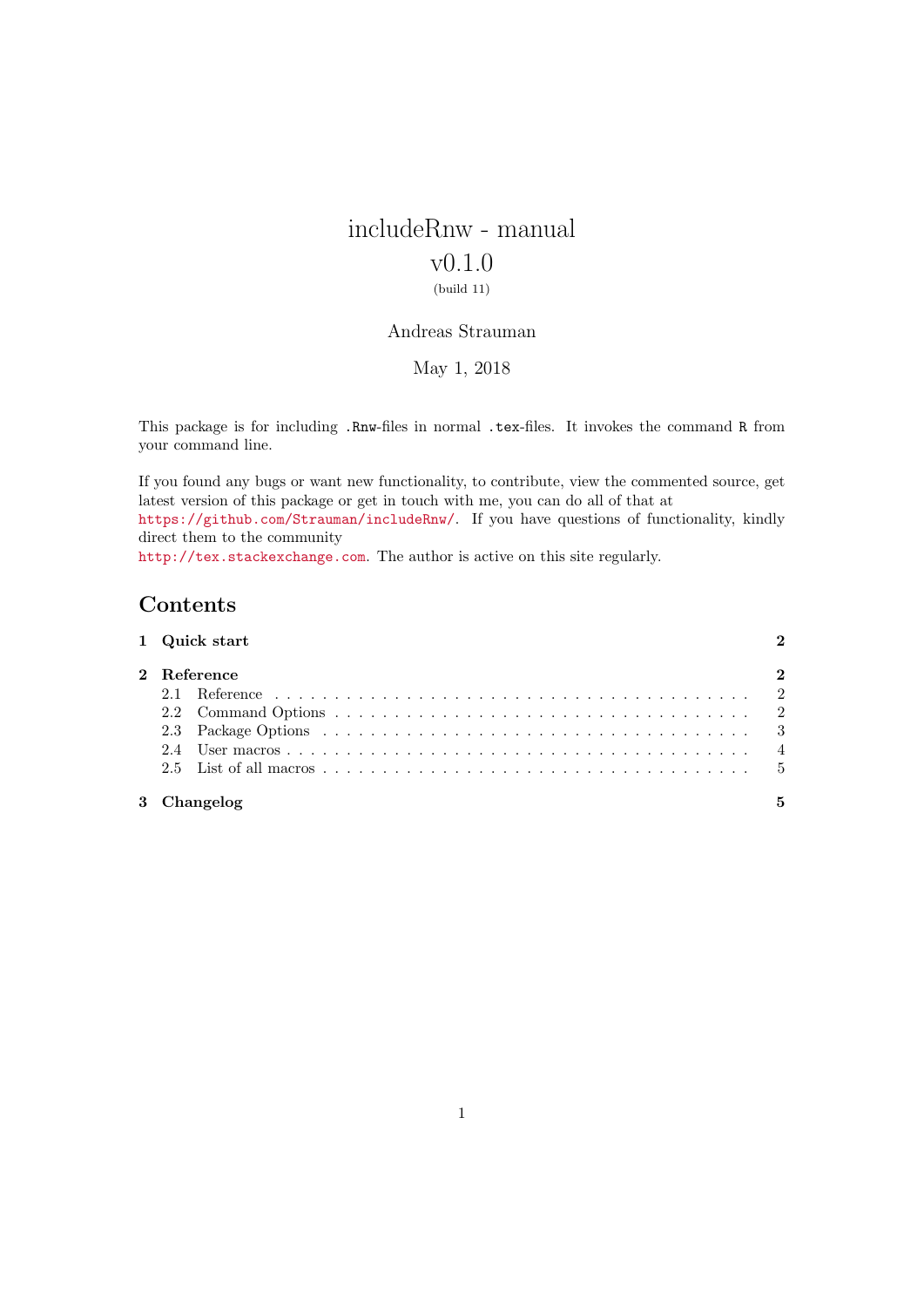## <span id="page-1-0"></span>1 Quick start

```
\documentclass{article}
\usepackage{includeRnw}
\begin{document}
  \includeRnw{path/to/my.Rnw}
\end{document}
```
#### The Rnw-file:

```
<<pChunk, echo=F, cache=F >>=
 read_chunk('r/.r')
@
```
<u>।</u> Path to r-files are relative to the path of the .Rnw-file

## <span id="page-1-1"></span>2 Reference

## <span id="page-1-2"></span>2.1 Reference

<span id="page-1-4"></span> $\in$ ludeRnw $[\langle irw\text{-}options \rangle] {\langle path/to/file.Rnw \rangle}$ 

Uv0.1.0 2018/05/01

Compiles .Rnw-files using R. Assumes that R can be called from the command line. It is optional to add the extension .Rnw

## <span id="page-1-3"></span>2.2 Command Options

Options to use with [\includeRnw](#page-1-4)

<span id="page-1-5"></span>h

Use the [h](#page-1-5) to prevent \includeRnw from actually knitting the file, but only include the knitted .tex file

<span id="page-1-6"></span>f

[f](#page-1-6) forces \includeRnw to actually knitting the file no matter, what (as long as it exists).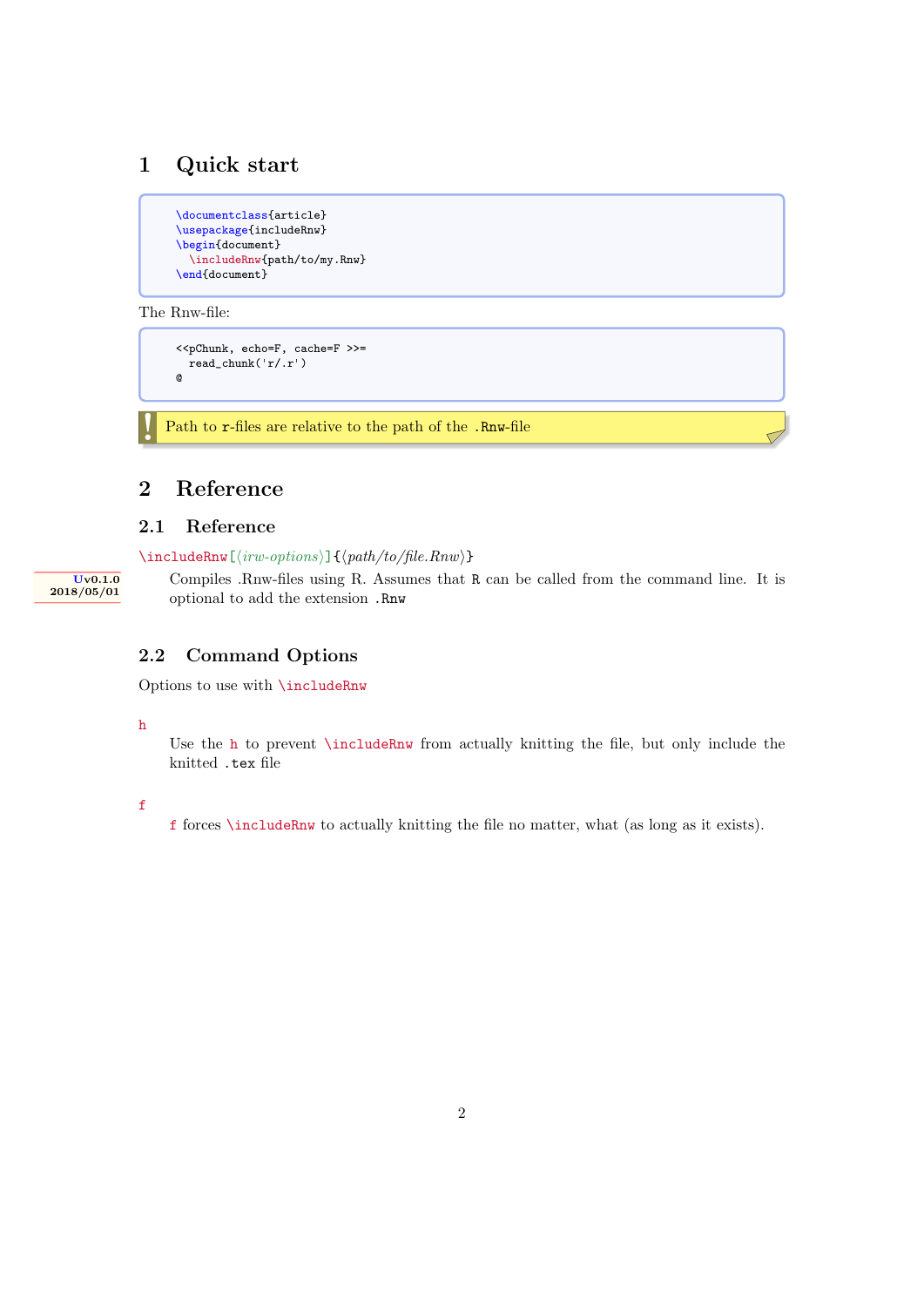## <span id="page-2-0"></span>2.3 Package Options

 $\text{vase}$ [[ $\langle options \rangle$ ]] where the  $\langle options \rangle$  are:

#### halt

If you do \usepackage[halt]{includeRnw}, then \includeRnw{my/file.Rnw} will not run knitr on it. However, if the knitted file exists, it will include this. You can override this with the f-option in the [\includeRnw](#page-1-4): \includeRnw[f]{my/file.Rnw}

#### new

This option would make the [\includeRnw](#page-1-4) only run knitr on the file if the knitted file does not exist.

#### noknithead

This option will prevent \includeRnw from building and including the knitr-preamble.

#### <span id="page-2-1"></span>texenv

Using the texenv option disables the default Rnw syntax and allows for a new one. See example below

The two following examples do the exact same thing: This example use standard Rnw:

```
\documentclass[a4paper]{article}
\usepackage{includeRnw}
\begin{document}
\ltpChunk, echo=F, cache=F >>=
  read_chunk('r/myRScript.r')
 @
\end{document}
```
The following chunk uses the [texenv](#page-2-1) option:

```
\documentclass[a4paper]{article}
\usepackage[texenv]{includeRnw}
\begin{document}
\begin{Rnw}{myChunk, echo=F, cache=F}
  read_chunk('r/myRScript.r')
 \end{Rnw}
\end{document}
```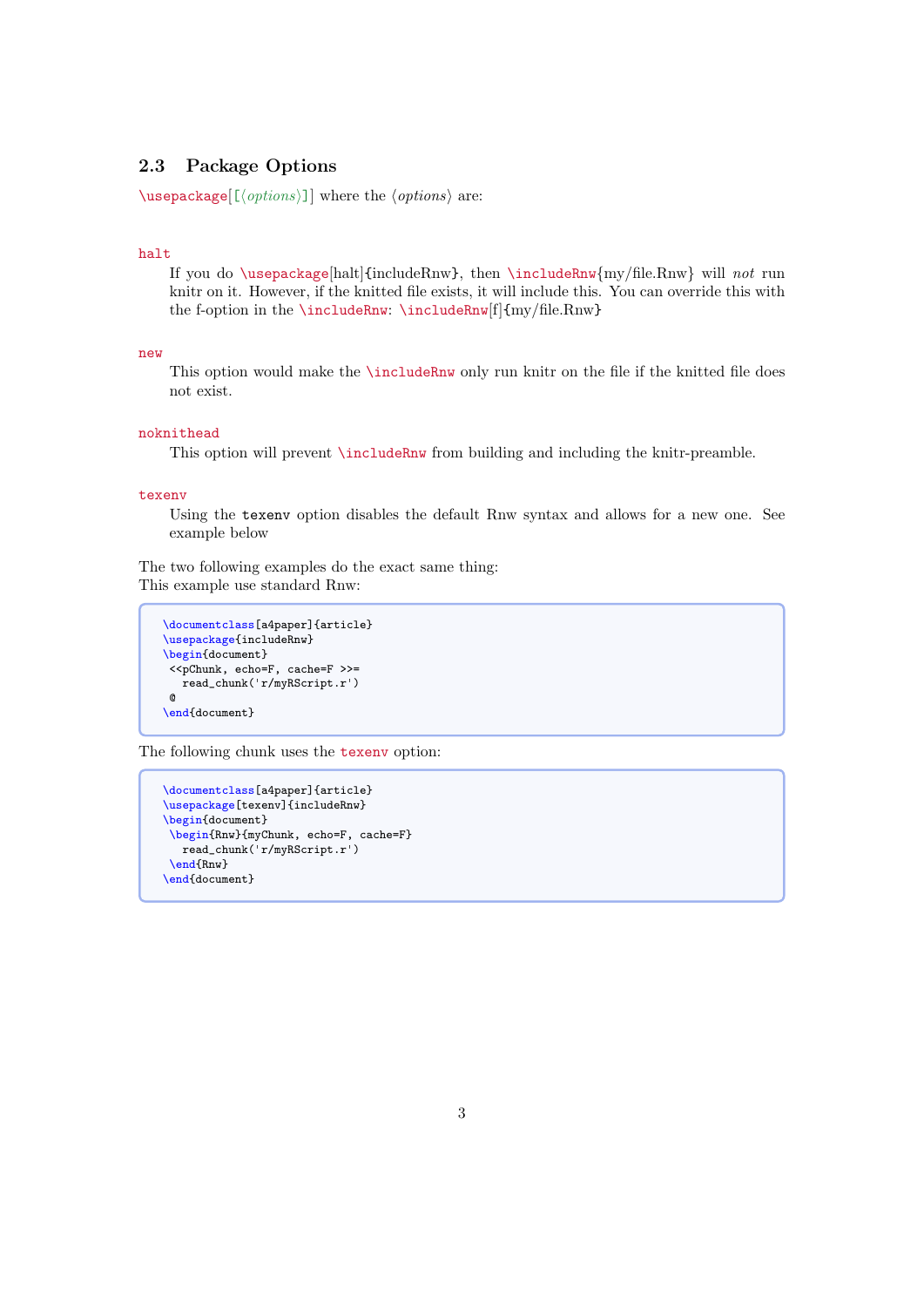## <span id="page-3-0"></span>2.4 User macros

The default user macro settables are

```
\rnwInputDirectory{.}
\rnwKnittedSuffix{knitted}
\rnwKnitlogFile{\rnw@dir@output/knitlog.log}
\rnwKnitheadName{\rnw@dir@output/knithead}
```
Where \rnw@dir@output is the value of the set \rnwOutputDirectory

#### <span id="page-3-1"></span> $\mathcal{L}$

Nv0.0.2 2018/04/28 This command sets what directory \includeRnw will be using. If you e.g. have all the Rnw-files inside a directory called myRnws then \rnwInputDirectory{myRnws} would fix this.

### <span id="page-3-4"></span> $\mathsf{trueKnittedSuffix}(\text{text})$

Set the default suffix of the filename of the knitted output

 $2018/04/28$ 

Nv0.0.2 2018/04/28

Nv0.0.2

### <span id="page-3-3"></span> $\mathsf{filename}\}$

Sets the filename of the log output by knitr.

#### <span id="page-3-2"></span> $\mathsf{H}$ irnwKnitheadName{ $\mathsf{H}$ lename}}

Sets the filename of the preamble generated by knitr.

Nv0.0.2 2018/04/28